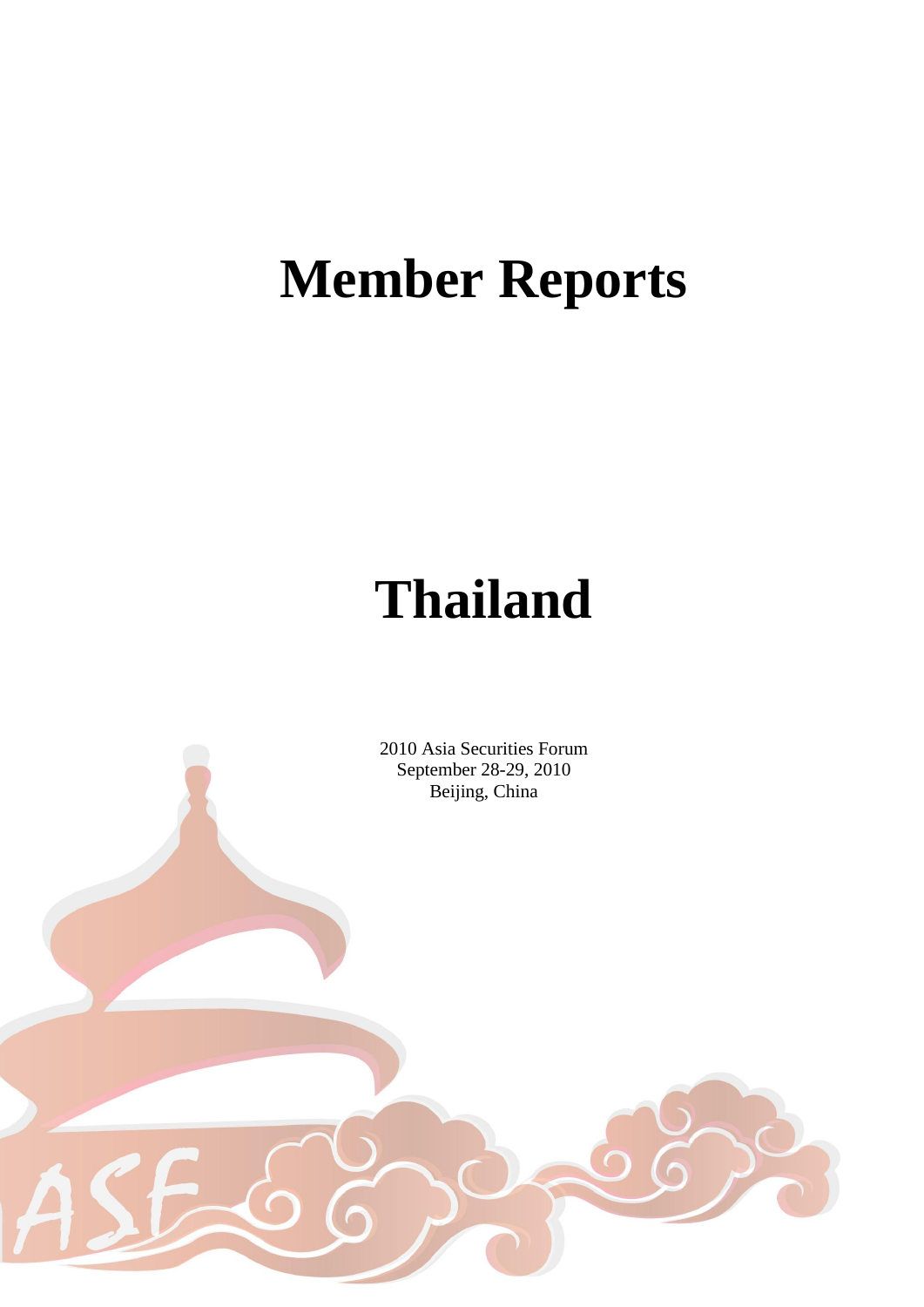

# **The Association of Securities Companies (ASCO)**

**Prepared for Presentation at The 15th Asia Securities Forum 28 - 30 September 2010 Beijing, China**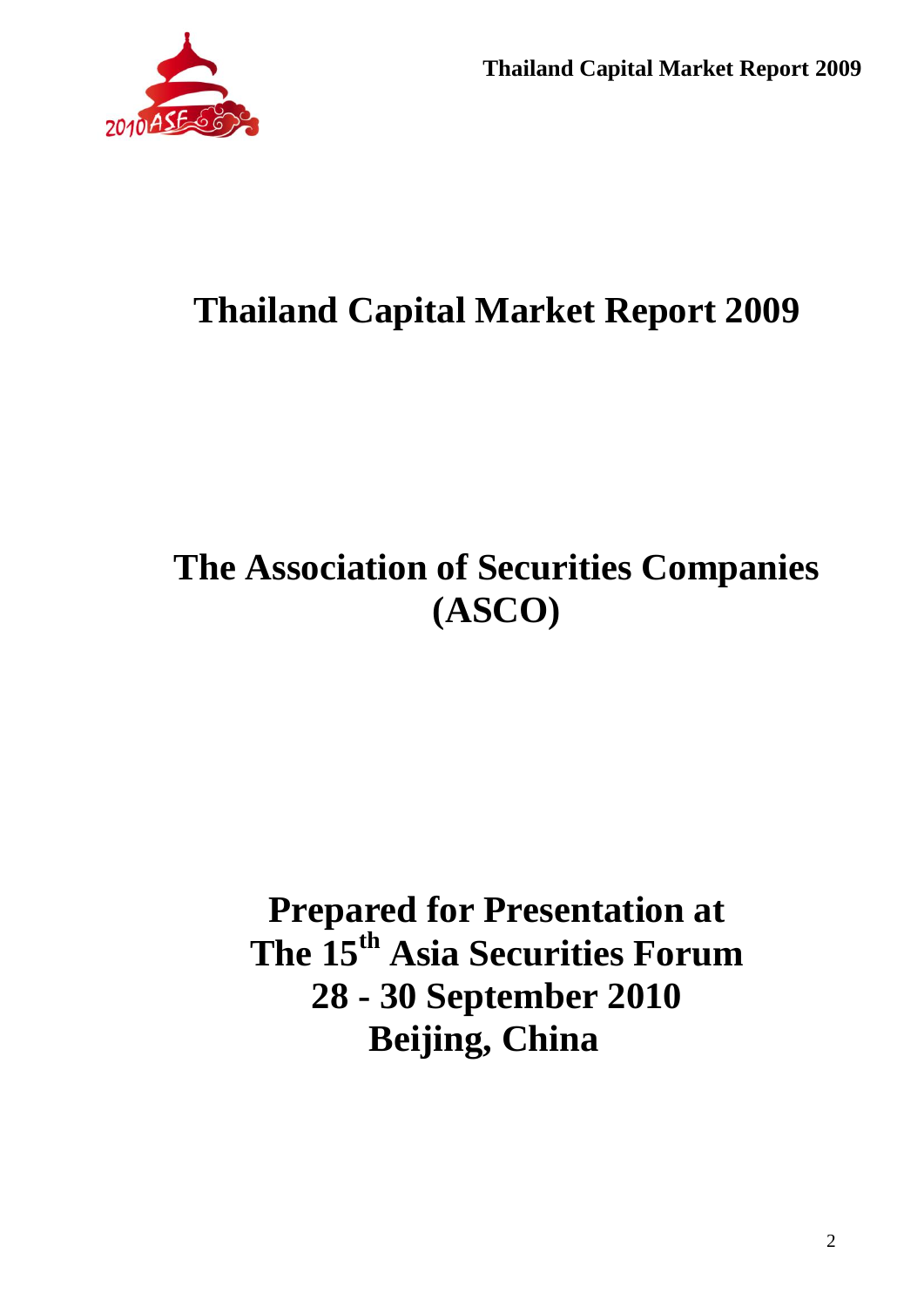

# **Acronyms and Abbreviations**

| <b>ASCO</b>    | <b>Association of Securities Companies</b>      |
|----------------|-------------------------------------------------|
| <b>BOT</b>     | <b>Bank of Thailand</b>                         |
| <b>IOSCO</b>   | <b>International Organization of Securities</b> |
|                | Commissions                                     |
| MAI            | Market for Alternative Investment               |
| <b>Repo</b>    | Repurchase Agreement                            |
| <b>SBL</b>     | <b>Securities Borrowing and Lending</b>         |
| <b>SEC</b>     | Securities and Exchange Commission              |
| <b>SET</b>     | <b>Stock Exchange of Thailand</b>               |
| <b>TFEX</b>    | Thailand Futures Exchange Public Co., Ltd.      |
| <b>ThaiBMA</b> | <b>Thai Bond Market Association</b>             |
| <b>VAT</b>     | Value Added Tax                                 |
| <b>WFE</b>     | World Federal of Exchanges                      |
|                |                                                 |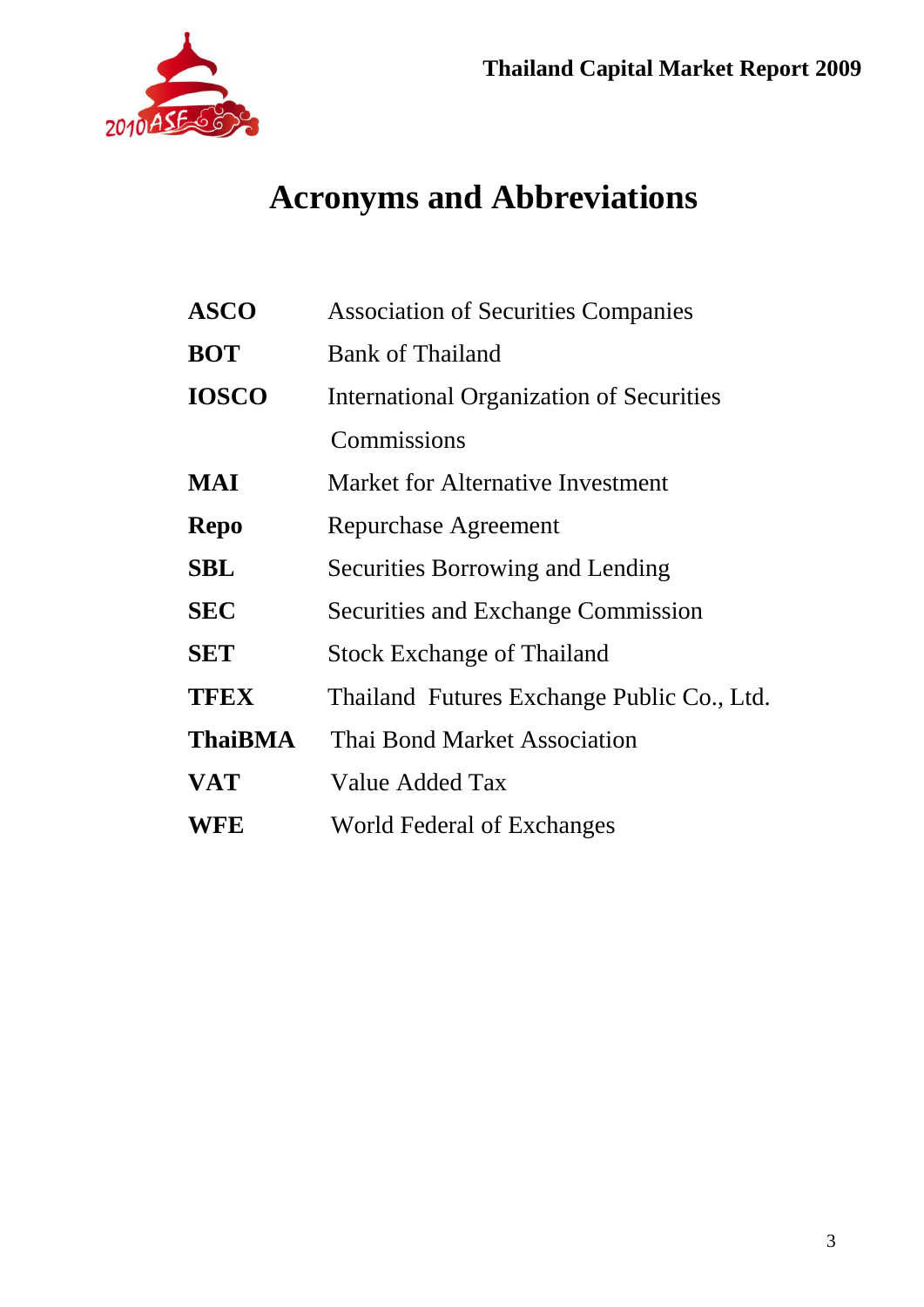

# **Review of the Economy, Capital Market and Securities Business in 2009**

# **The Thai economy**

## **Economic growth**

The Thai economy in 2009 saw a negative growth of -2.2%. The severe recession in the first three quarters resulted from the global economic crisis. The economy, however, returned to positive growth in the last quarter, mainly because of the accelerated government spending, as reflected by the government consumption which rose to 7.6%, from 4.6% of the previous year. Government investment returned to positive growth at a rate of 2.6%, increasing from the negative growth rate of -4.6% in the previous year. Besides, the faster-than-expected recovery of the economies of Thailand's major trading partners helped turn the volume of exports of goods and services in the last quarter to positive. Consequently, the decrease of the volume of exports of goods and services of the whole 2009 was –13.0%, smaller than earlier expected. The volume of imports of goods and services, meanwhile, shrank by –21.5% due to slow recovery of private spending, coupled with political instability and suspension of the Map Ta Phut investment projects. As a result, private investment in 2009 decreased by  $-12.7\%$  and private consumption  $by -1.3\%$ .

The Thai Economy in 2010 is expected to expand better within a range of 5.0-6.0%. The positive factors are attributed to the high economic growth of 12.0% per year during the first quarter of the year, coupled with the faster-than-expected recovery of the global economy, especially those in the Asian region. This leads to the rebound of growth of export volume of goods and services being projected within a range of 11.4-12.4%. Domestic spending, in addition, continues to recover. Private investment is projected to grow at a positive rate within a range of 11.4-12.4%, supported by higher purchase orders in the time of high capital utilization rate, especially in export-oriented industry such as motor vehicles, electronic parts, and electrical appliances. To be more specific, public capital expenditure under the "Stronger Thailand 2012" project would help public investment grow at the rate of 5.1% per year. In spite of the bright prospect of full recovery, the Thai economy still faces risks from public debt crisis in Europe that could dampen down the global economic recovery. This could play significant role to Thailand, given the high export dependence. On the domestic side, political uncertainty and drought could hinder the revival of private spending. As a result, it is still necessary for the public sector to revive and strengthen domestic spending to mitigate external risks, and to create the balance of the engine for economic growth from both domestic and external forces.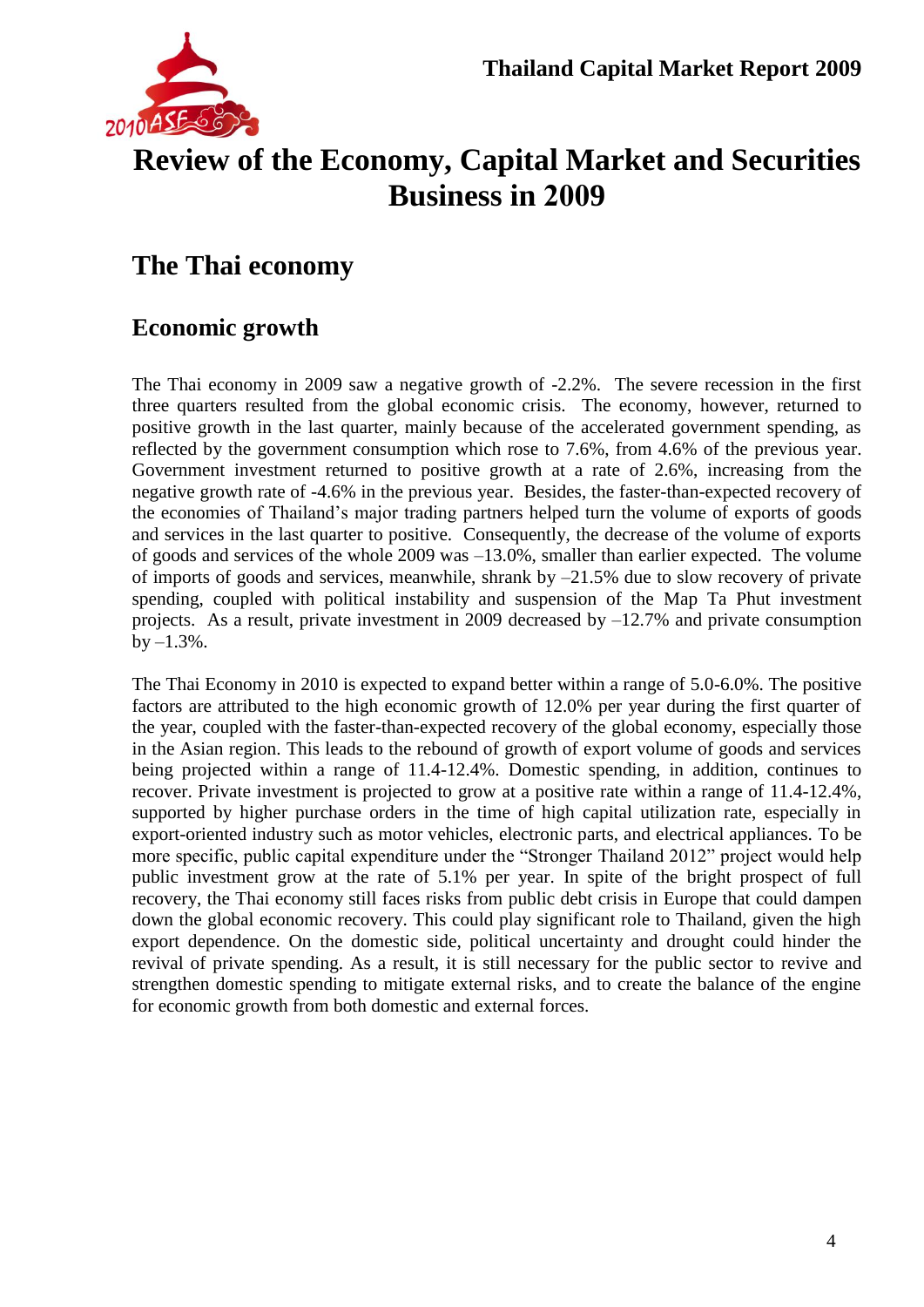



## **Economic stability**

As an indicator of domestic economic stability, the inflation rate in 2009 fell from 2008 to -0.9% per year due to the significant drop of oil prices from the 2008 levels and the five six-month measures of the government to lower the people's costs of living. In addition, unemployment returned to the normal rate of 1.6% of the labor force following the increase in employment induced by economic recovery in the second half of the year. For external stability, the country's current account surplus went up to 7.7% of GDP, as a result of the huge USD 19.4 billion surplus in the balance of trade as the value of imports decreased more than that of exports. In 2009, the value of imports dropped from a high base in the previous year by -24.9% per year while exports shrank by -13.9% per year.

Internal economic stability is expected to improve, with headline inflation in 2010 rises to 3.5% per year. This is due to global oil and agriculture prices which are expected to rise following the global economic recovery. Unemployment rate is expected to revert to the normal rate of 1.2% of total labor force. As for external stability, current account in 2010 is projected to record smaller surplus of USD 8.3 billion, or approximately 2.7% of GDP, due mainly to the higher growth of import value relative to export value. Import value is forecasted to grow at 36.6% per year or within a range of 35.0-38.2% per year from the fast domestic spending and import price in the global market. Meanwhile, export value is projected to expand at 22.5% per year or within a range of 21.5-23.5% per year, due to the revival of export volume and higher export price.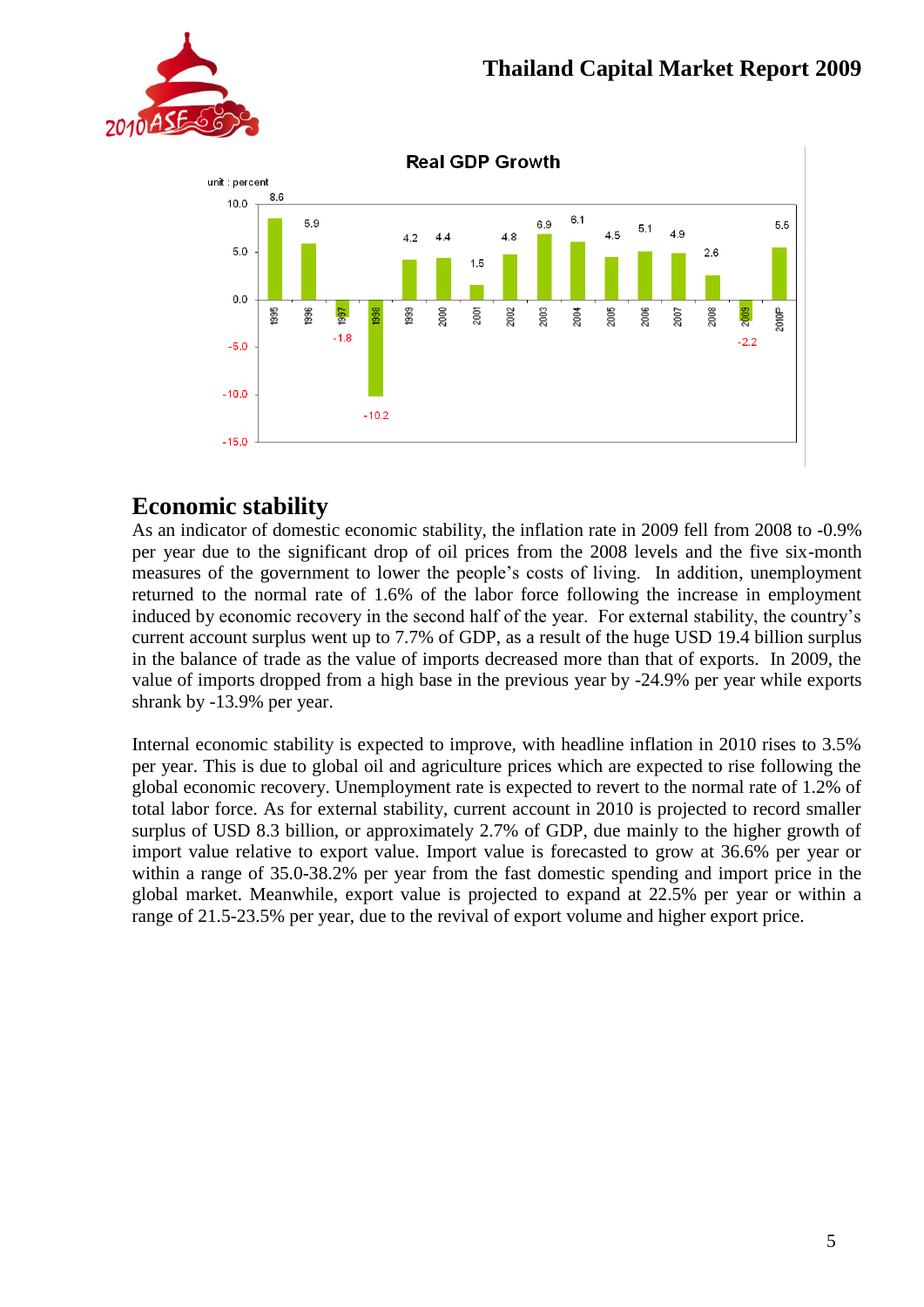

**Headline Inflation**



unit : US\$ billion









#### **Fiscal and monetary measures**

#### **Major fiscal measures in 2009 were:**

1. Announcement of the Approval of the allocation of loans secured under the Emergency Decree Empowering the Ministry of Finance to Borrow for Economic Rehabilitation and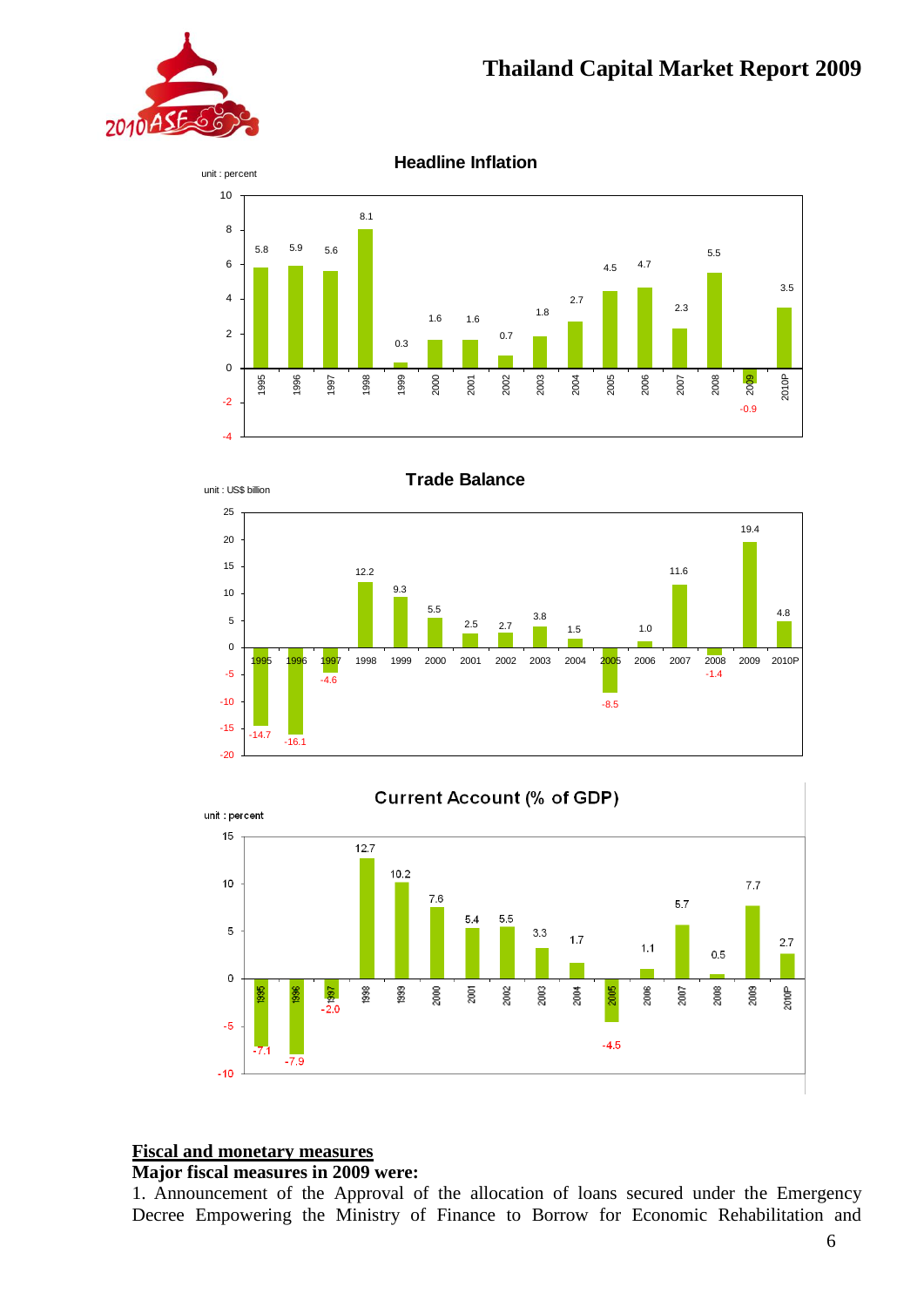

Stability, B.E 2552, with a ceiling of 149,999.8371 million Baht to finance projects under the "Stronger Thailand 2012" Scheme.

2. The Project to Solve Household Informal Debt Problems designed to help people having informal debts to secure formal debts by offering easier access to sources of loans from financial institutions within the government's network in order to lower the burden of interest of which rates are excessively high.

3. Raising the rates of oil excise taxes in order to promote energy conservation and the use of alternative energy from domestically grown plants which helps lessen dependence on imported oil. The excise tax rates were increased to  $0.75 - 5.00$  Baht per liter, depending on the fuel type.

4. The excise tax on the spa business was reduced from the rate of 10 % of the revenue from services to 0 % in order to increase the competition potential of spa business operators.

5. Tax measures to lower the costs of living and to support small and medium enterprise operators and community enterprises:

a. The lower limit of assessable income which is subject to 0.5 % tax rate was increased from 60,000 to 1,000,000 Baht.

b. The upper limit of assessable income of community enterprises eligible for tax exemption was increased from 1,200,000 to 1,800,000 Baht (for incomes of community enterprises earned in 2009-2010).

c. The criteria for venture capital investment in small and medium enterprises for tax rights and benefits were revised as follows:

 Extension of the deadline for registration of venture capital juristic persons with the SEC to December 31, 2011

 Lifting the condition that in the first year the venture Capital invest in small and medium enterprises in an amount not less than 20 % of the registered capital

 Exemption of income tax on capital gains which the venture capital receives from sales of the listed shares in the event a venture capital manages to have the shares of small and medium enterprises on the Stock Market.

6. A tax measure to support the real estate business: personal income tax deduction for a purchase of new property which has never been used in a maximum actual amount of not exceeding 300,000 Baht. However, ownership of the property had to be transferred within 2009.

7. A tax measure to stimulate tourism: companies and limited partnerships organizing seminars domestically are entitled to a deduction by twice the actual amount paid for rooms and seminar rooms in their tax calculation. The measure was applicable for expenses incurred during the 2009 accounting period.

8. A tax measurer to support restructuring of non-performing loans of the private sector: tax was exempted and the fee for juristic act and right registration was reduced in cases of debt settlement and paying off debt by property transfer. This measure is for use in restructuring loans from financial institutions and other creditors from January 1 to December 31, 2009 in accordance with the criteria prescribed by the Bank of Thailand.

9. Tax measure to support reorganization: VAT, specific business tax and duty stamps are waived for business operators which are public companies or private limited companies on the value of the tax base, revenue or instruments made for or resulting from the transfer of part of the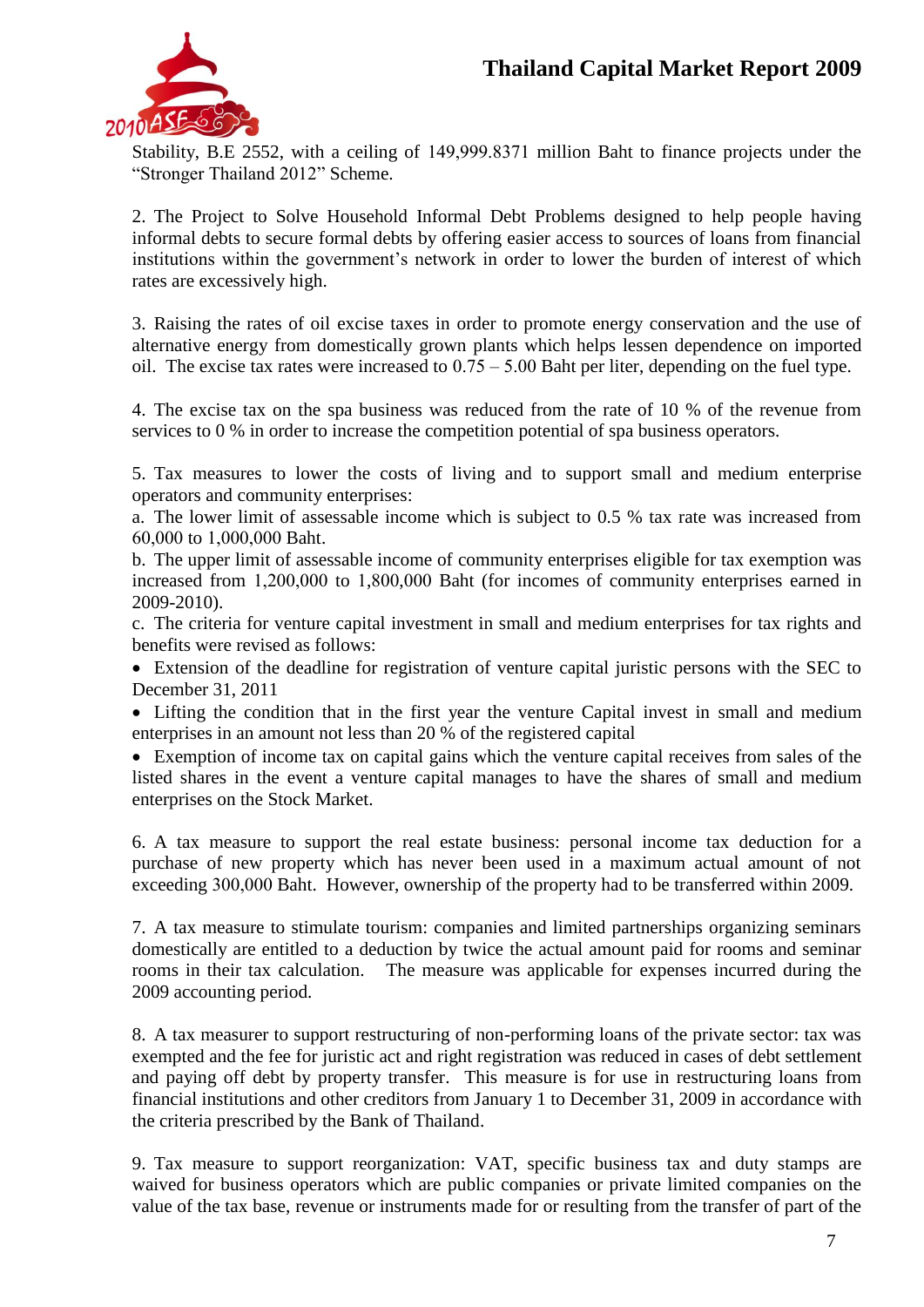

business to each other and the juristic act and right registration fee was reduced on the condition that the transferor and the transferee complete the transfer of part of the business by December 31, 2009.

10. The credit measure for corporate income tax payment: a one-year credit term was granted for payment of the 2009 corporate income tax by small and medium enterprises, with a grace period of three months and at an interest rate of 4 % per annum, payable monthly. The measure was designed to alleviate the burden of small and medium enterprise operators and to enable the government to collect more corporate income tax.

11. Permitting eight foreign entities to issue Baht-denominated bonds or debentures in Thailand, in the amount not exceeding 4 billion Baht each or a total of 32 billion Baht.

#### **Major monetary measures in 2009**

Major monetary measures taken in 2009 were relaxation of regulations on investment in securities abroad and derivatives transactions undertaken by institutional investors and persons in Thailand to further increase alternative channels for investment and risk management as well as to allow more flexibility in undertaking foreign currency transactions. The measures can be summarized as follows:

1. Increase the types of institutional investors by allowing juristic persons registered under Thai law with assets of at least 5,000 million Baht and whose principal businesses are in manufacturing, trading or services to invest in securities abroad by themselves not exceeding USD 50 million per entity. Previously, only the Government Pension Fund, the Social Security Fund, provident funds, mutual funds, securities companies, insurance companies, and specialized financial institutions established by specific law were allowed to do so.

2. Further allow institutional investors to engage in the following transactions to manage risks and enhance yields on investment:

2.1 Derivatives transactions which are linked to foreign variables such as exchange rates; interest rates; prices of debt instruments, equity instruments, commodities; and various indices. However, derivatives transactions related to exchange rates involving the Baht can only be transacted for hedging purposes.

2.2 Securities Borrowing and Lending (SBL)

2.3 Repurchase Agreement (Repo) and Reverse Repurchase Agreement (Reverse Repo)

3. Allow individuals and juristic persons with assets below 5,000 million Baht that require approval from the BOT to invest in securities abroad through securities companies or private funds to further invest in securities abroad and undertake financial transactions as follows:

3.1 Allow persons who invest through securities companies to invest in exchange traded derivatives for the purpose of hedging their investments in securities abroad.

3.2 Allow private funds to engage in derivatives transactions which are linked to foreign variables, SBL, Repo, or Reverse Repo, within the same scope as institutional investors.

4. Further relaxation allowing persons in Thailand to engage in derivatives transactions for foreign exchange hedging with domestic commercial banks as follows:

4.1 Using forecast value of goods and services within 1 year as underlying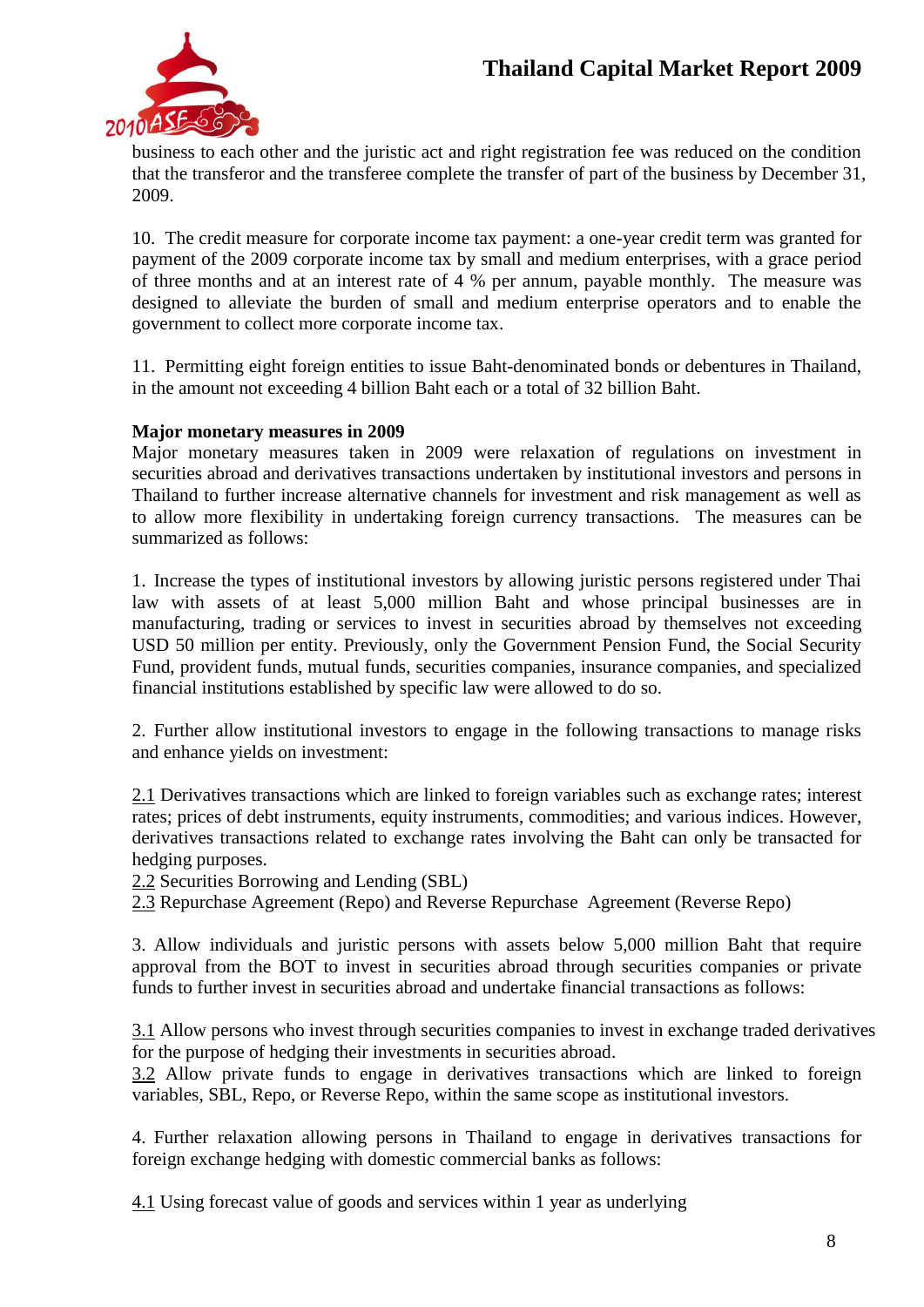

4.2 Undertaking cross currency transactions

4.3 Unwinding of derivatives transactions in cases such as no delivery of foreign currencies under the derivatives contract valued below USD 20,000.

5. Allow persons in Thailand to engage in derivatives transactions, structured deposits or structured notes, whose returns are linked to foreign variables which are not related to exchange rates involving the Baht with domestic commercial banks in a wider scope, such as derivatives transactions that are linked to foreign interest rates; structured deposits or structured notes whose returns are linked to overseas stock market indices, or exchange rates not involving the Baht.

6. The policy interest rate was lowered in accordance with the resolution of the Monetary Policy Board. The rate of 2.75% per annum at the end of 2008 was reduced to 1.25% per annum at the end of 2009 and still maintain the same rate at the end of June 2010.

7. The Bank of Thailand ensured that the volatility of the bank was not too severe and did not pose an obstacle to adjustment by the private sector. During 2009, the central bank relied on swapping as a tool in managing the liquidity of the Baht in the financial system. The measure was taken as necessary with caution. The Baht was on an appreciating trend in 2009, with the Baht to USD exchange rate at the end of 2009 as announced by the Bank of Thailand being 33.359 Baht/1 USD, compared with 34,926 Baht/1 USD at the end of 2008. As of the end of June 2010, the Baht to USD exchange rate was 32.438 Baht/1 USD.

#### **Capital market**

#### **Overview of the stock market**

In 2009, a number of remarkable internal and external forces were taking place. There were internal factors — political uncertainty, the unfavorable court decision on Map Ta Phut, 3G licensing was put on hold — and external events, such as the Dubai World debt default. However, the Thai government's economic stimulus package has been broadly successful at returning the economy and the investment environment health.

At the end of 2009, the SET Index increased 63.25 % from the end of 2008, thanks to the recovery of the global and Thai economies. The Index closed at 734.54 points at the end of 2009. The lowest point was 411.27 in March and the highest point was 751.86 in October.

The MAI Index closed at 215.30 points, increasing by 32.14 % from the end of 2008. The SET Index at the end of Jun 30, 2010 closed at 797.31, an increase of 62.77 points or 8.54% from the end of 2009.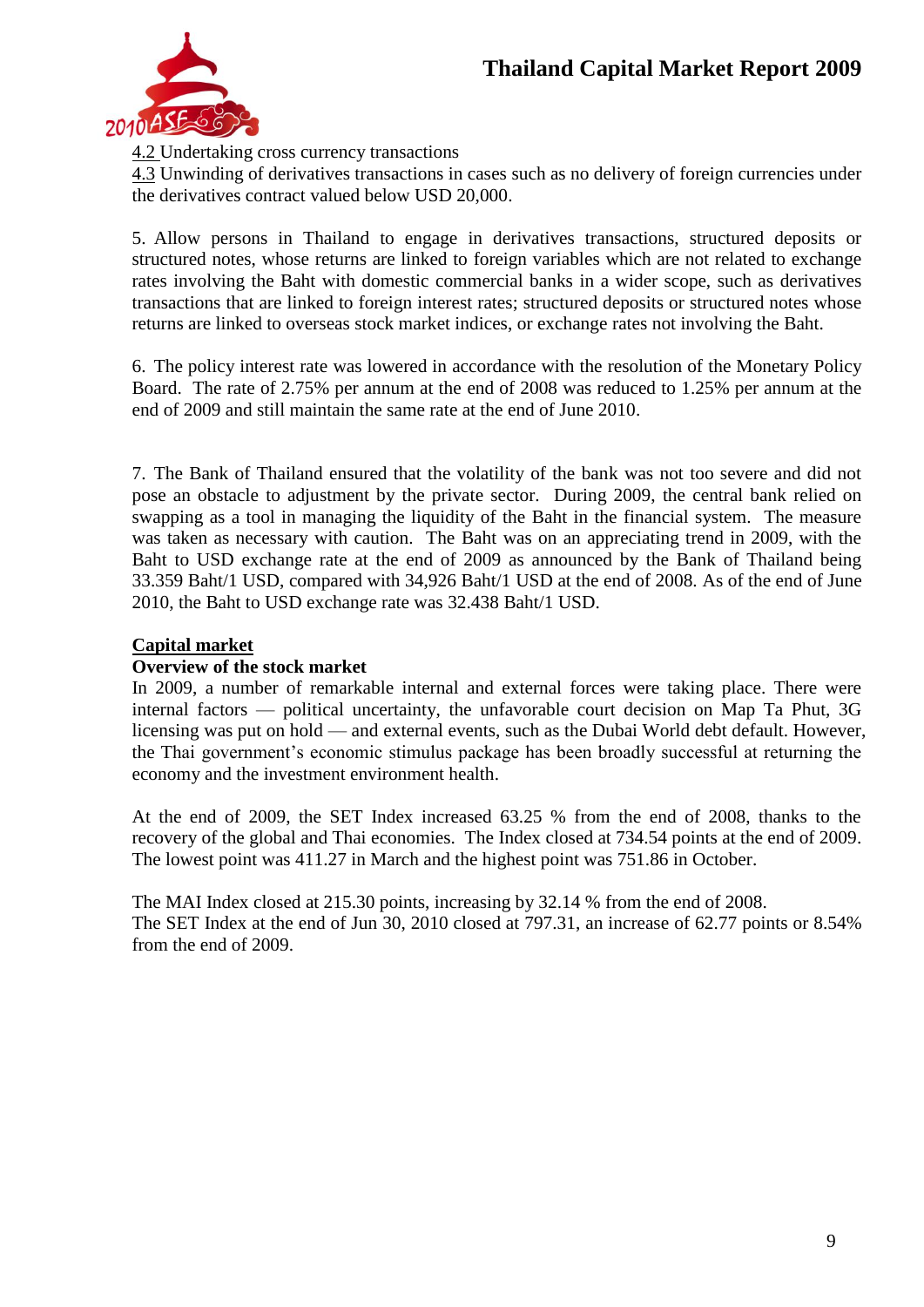



The total market capitalization of the SET at the end of 2009 stood at 5,873,101 million Baht, rising by 64.59 % from the end of 2008, due mainly to the increase of the SET Index. As at the end of June 2010, the total market capitalization of SET was 6,438,317 million baht, an increase of 565,216 million baht or 9.62% from the end of 2009.

During 2009, shares of six new companies were listed and eight delisted with the SET. For the first half of 2010, one new company was listed, bringing the total number of listed companies to 474 in the end of 2009 and 475 in the end of June 2010.

For the MAI, the number of listed companies at the end of 2009 and June 2010 were 60 and 62 respectively.



**Market Capitalization**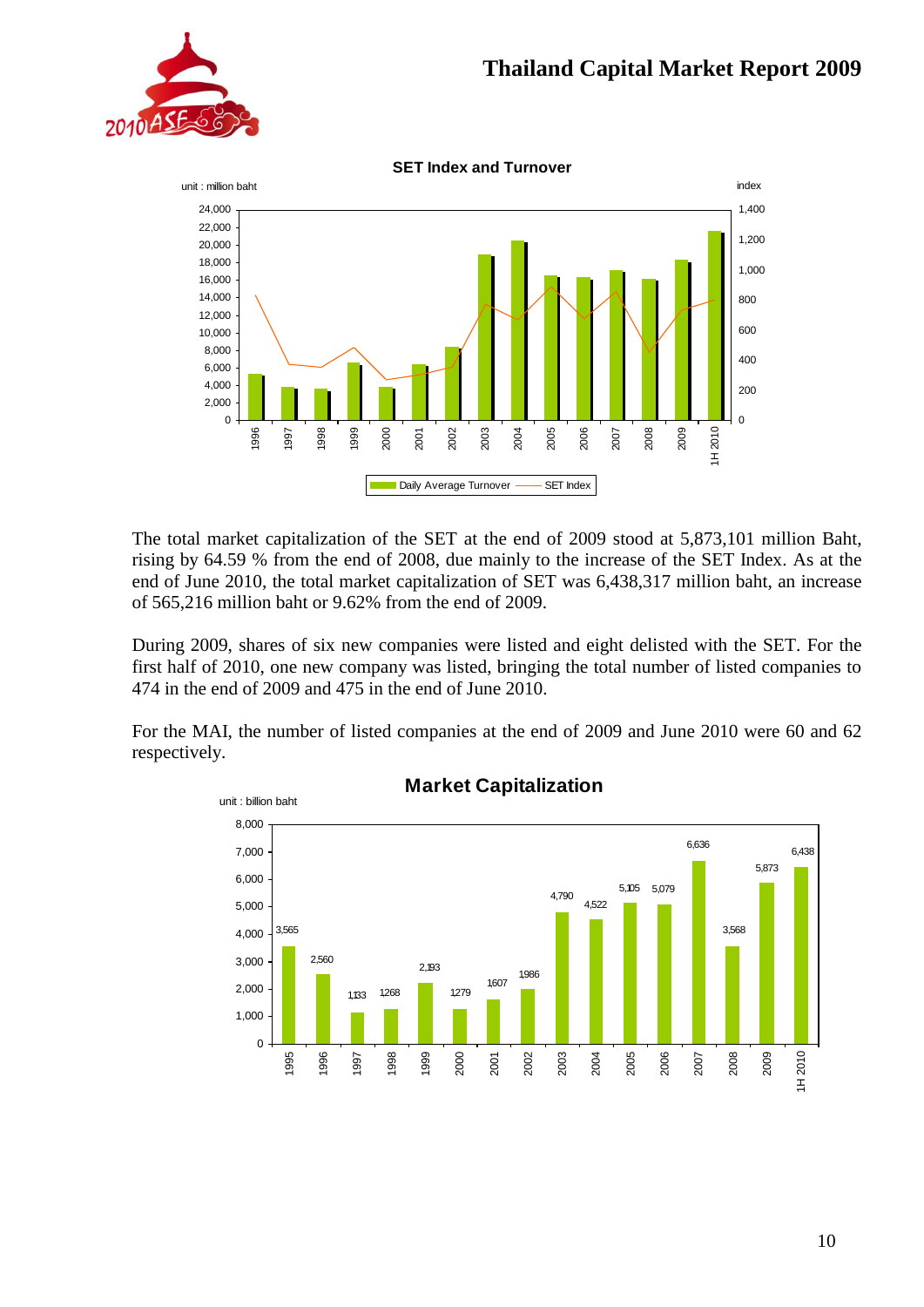



**Number of Listed Companies** 

The higher SET Index resulted in the P/E ratio which increasing from 7.0 times in 2008 to 25.5 times in 2009. At the end of June 2010, P/E ratio was 12.4 times.



The trading volume in 2009 was the highest in the five-year period from 2005. The combined trading volumes of SET and MAI totaled 4,428,979 million Baht, rising by 11.25 % from 2008 and the daily average turnover was 18,226 million Baht, rising from 2008 by 13.08 %.

During the first half of 2010, the combined trading volumes of SET and MAI totaled 2,530,014 million baht and the average daily turnover was 21,513 million baht.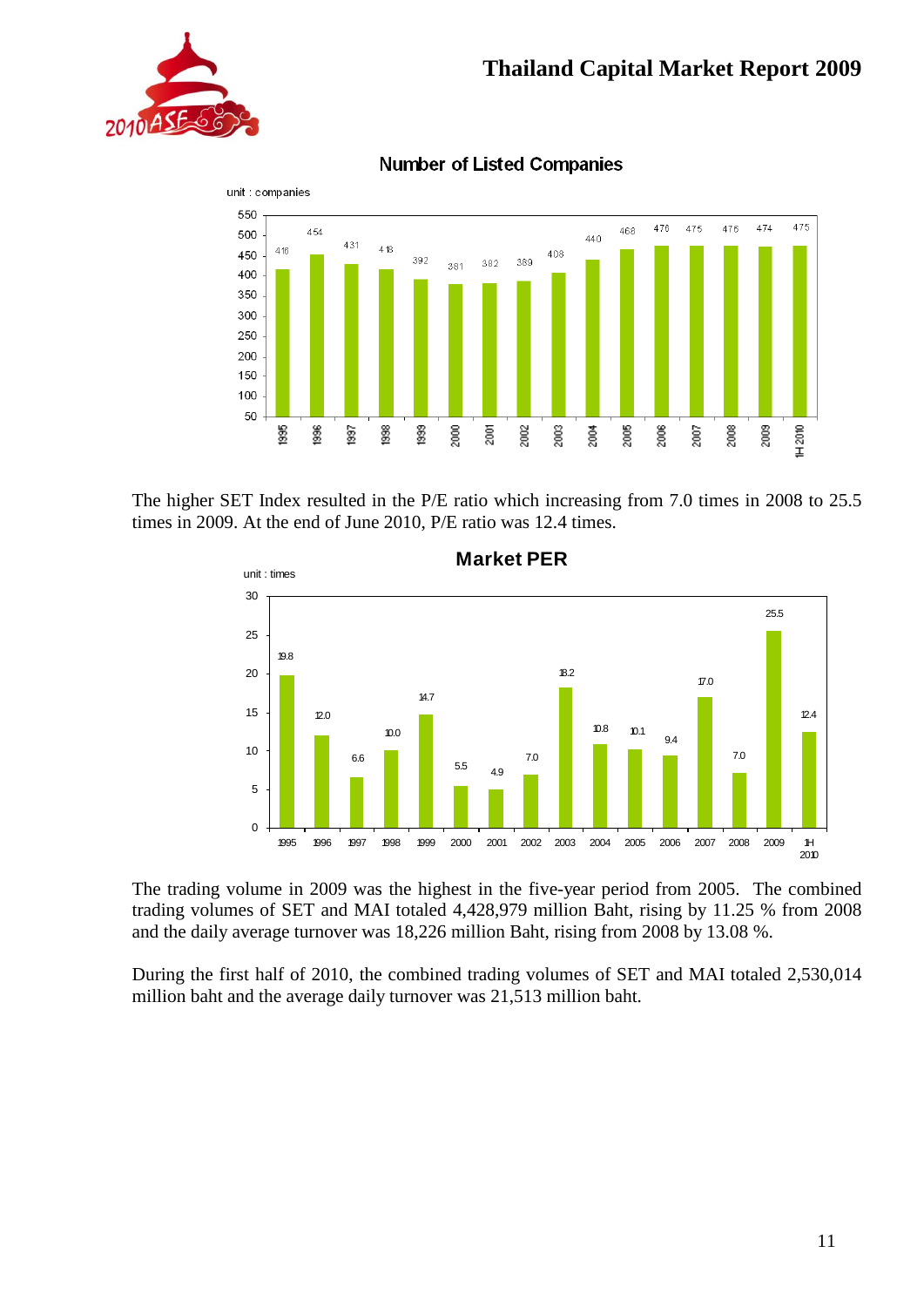



**Average Daily Turnover**

In terms of investor categories, in 2009, trading by retail investors accounted for 61% of the total trading volume; the proportions of trading by foreign investors, proprietary trading and local institutional investors accounted for 19%, 13% and 7 %, respectively. For the first half of 2010, the proportion of retail investors, foreign investors, proprietary trading and local institution investors accounted for 56%, 22%, 14% and 8%, respectively.



#### **Proportion of Trading classified by Type of Investors**

#### **Overview of the derivatives market**

During 2009, the trading value of the derivatives market totaled 1,334 million Baht, or a daily average of 5,589 million Baht. In terms of volume, 3.07 million contracts were traded - or 12,771 contracts per day, an increase of 4.52 % from 2008 when the average daily turnover was 8,837 contracts. Approximately 21 % were traded through the Internet.

The underlying product most traded was the SET 50 Index Futures, which accounted for 84 % of the total trading volume.

As of December 30, 2009, the Thailand Futures Exchange (TFEX) had open interest of 28,281 contracts and 29,647 derivative trading accounts, representing an increase of 86.5 % from 2008.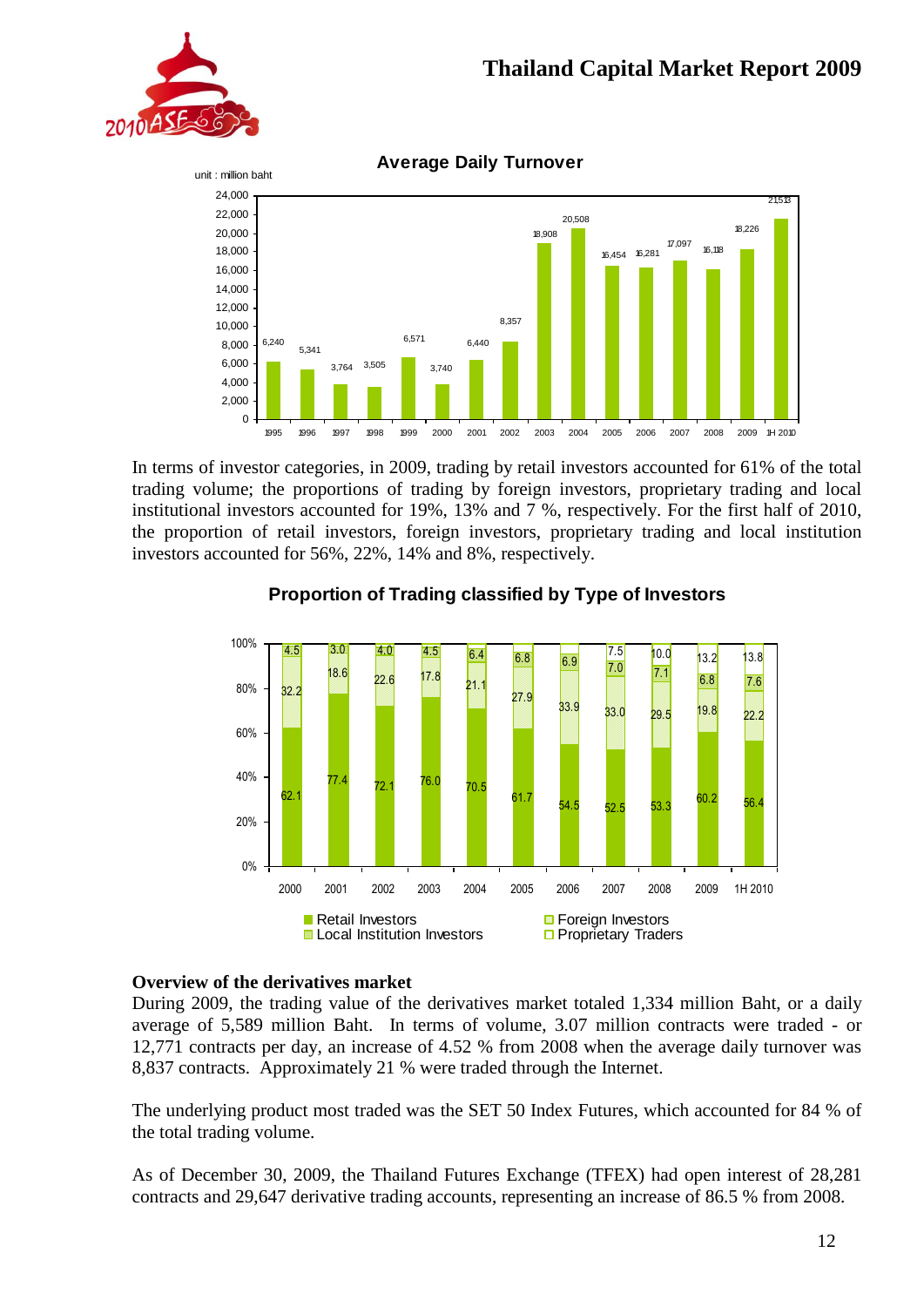

Two types of products were added by the Derivatives Market in 2009; namely, gold futures, of which trading commenced in February, and 11 single stock futures were launched as additional underlying products in June.

During the first half of 2010, the trading value of the derivatives market totaled 997,342 million Baht, or a daily average of 8,513 million Baht. The derivatives market had open interest of 38,780 contracts at the end of June 2010.

#### **Overview of the bond market**

In 2009, a total of 10.88 trillion Baht of primary market domestic bonds was issued, a drop of 3.19 % from the 2008 amount. As of December 30, 2009, the outstanding value of bonds registered with the Thai Bond Market Association (ThaiBMA) was 5.87 trillion Baht, increasing from 2008 by 20.89 %.

Outright trading in the secondary market in 2009 totaled 14.54 trillion, or an average of 59,855 million Baht per day, which represented a decrease of 16.24 % from 2008.

For the first half of 2010, 5.15 trillion Baht of primary market bonds was issued. As at the end of June 2010, the outstanding value of bonds registered with ThaiBMA was 6.42 trillion Baht, or an average of 63,001 million Baht per day.

#### **Capital market measures**

Major capital market measures in 2009 in brief were as follows:

1. Announcement of the implementation of ASEAN and Plus Standards by Thailand, Malaysia, Indonesia and Singapore for multi-jurisdictional offerings of securities in ASEAN. The standards have been applicable for bonds since March 31, 2009, and for shares since December 1, 2009.

2. Announcement of the adjustment of the brokerage fees for the buying or selling of listed securities on a sliding scale basis, effective from January 1, 2010 to December 31, 2011.

3. Allowing foreign issuers to list on the Thai stock market, provided that applicants list on a foreign stock market which is a member of the World Federation of Exchanges (WFE) and have a home exchange whose regulator is a member of the International Organization of Securities Commissions (IOSCO).

4. Allowing Thai investors to invest more overseas. The Bank of Thailand approved a maximum total overseas investment amount of USD 30,000 million. The central bank also allows a maximum amount of USD 50 million for gold futures market makers to trade futures contracts which have gold or gold ETF as the underlying assets in foreign exchanges. The measure is aimed at helping market makers operate effectively.

5. Allowing securities companies and investors to trade futures contracts on foreign futures exchanges to manage risks resulting from investment in foreign securities.

6. Revision of the criteria and qualifications as regards securities investor contacts and derivatives investor contacts to allow greater flexibility for securities investor contacts to seek approval for acting as a derivatives investor contacts.

7. Allowing gold traders to seek approval to become a selling agent in the gold futures business.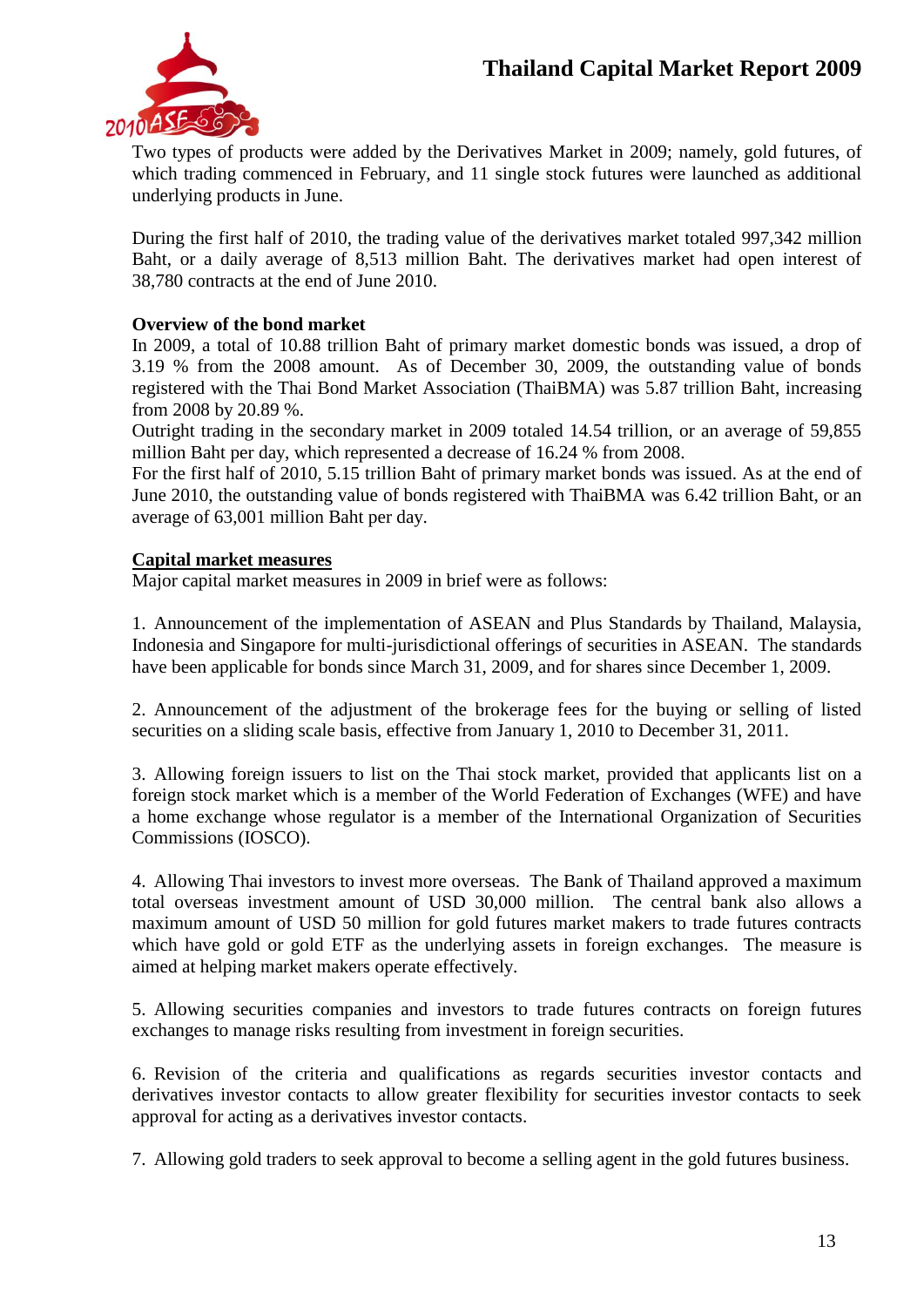

8. Issuance of regulations governing application for undertaking trust business, defining trust certificates as securities. Types of transactions in the capital market eligible for trust creation were also specified to be in line with the Trust for the Transactions in Capital Market Act B.E. 2550. This measure will serve as a tool in developing new products.

9. More types of investment assets in which mutual and private funds can invest were added; namely, the inflation index and the investment strategy index. Also, funds are allowed to undertake credit derivatives transactions to enhance their risk management capability.

10. Revision of regulations governing the offering of bonds through private placement to institutional and high net worth investors to support convenient and speedy capital mobilization of businesses.

11. Adjustment of the ceiling and floor price criteria for listed securities to reduce stock price volatility and investors' risks:

 For securities traded on the main board, of which prices are lower than 0.10 Baht, the movement was limited to no more than 30% of the closing level of the previous day, decreasing from original limit of 100%,

 For securities traded on the foreign board, of which prices are lower than 0.10 Baht, the movement limit was reduced from 100 to 60%.

12. Revision of regulations to support algorithmic trading. Restrictions on the categories of order transmissions were relaxed to facilitate institutional investors' trading and to lower transaction costs.

13. Revision of the criteria for derivatives trading through the Internet. The maximum number of contracts per order was changed:

- For SET 50 Index futures, maximum 100 contracts per order,
- For SET 50 Index Options and stock futures, maximum 500 contracts per order.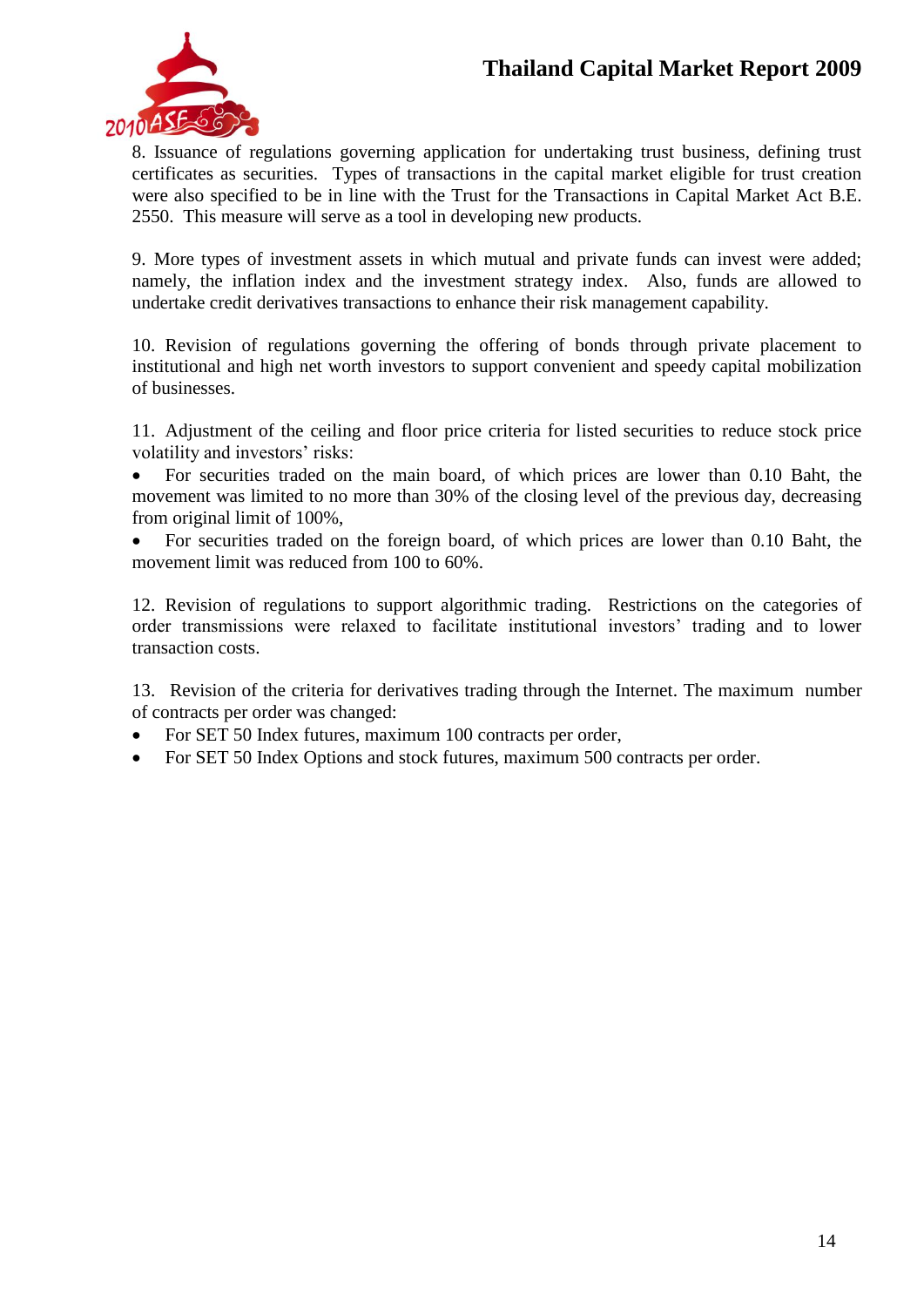

**Securities industry**

In 2009, all securities companies have had to adjust themselves and adapt to intensifying competition. They have strived to boost incomes from alternative channels in anticipation of the liberalization of the industry and ensuing lower brokerage commissions. Brokerage commissions are to be incrementally cut in 2010 -2011 and in 2012 will be freely negotiable. New business alliances have been sought. Moreover, in case where securities companies have banks as major shareholders, efforts have been made to build group synergies. The securities companies with a focus on general individual investors mainly adopted strategies to enhance the quality of information services and securities analysis and the use of internet trading transactions.

At the end of 2009, there were 41 securities companies with brokerage licenses. Of this total, 39 were SET members. As for the derivatives business, 41 companies were licensed as derivatives agents and were members of the Thailand Futures Exchange (TFEX), 36 of which are general members and other 5 are gold related agents.

#### **Performance**

The total revenue of the securities industry in 2009 was 24,486 million Baht, an increase of 1.06% from 24,228 million Baht in 2008. Brokerage fees remained the main revenue of the securities business. In 2009 and 2008, the brokerage revenues from securities trading were 17,463 and 17,118 million Baht or 68 and 71% of the total revenue respectively.

For the first half of 2010, revenue of securities companies were 12,510 million Baht. Brokerage fees were still remained the major source of incomes.

|                                    | 2008         |            | 2009         |         | $1^{st}$ half 2010 |         |
|------------------------------------|--------------|------------|--------------|---------|--------------------|---------|
|                                    | Mil.<br>Baht | $\%$       | Mil.<br>Baht | $\%$    | Mil.<br>Baht       | $\%$    |
| Brokerage –<br>Equity              | 17,118       | 70.65%     | 17,463       | 71.32%  | 8,171              | 65.31%  |
| Brokerage -<br>Derivatives         | 1,011        | 4.17%      | 1,403        | 5.73%   | 762                | 6.09%   |
| Underwriting                       | 425          | 1.76%      | 279          | 1.14%   | 95                 | 0.76%   |
| Financial<br>Advisory              | 564          | 2.33%      | 782          | 3.19%   | 586                | 4.68%   |
| Gains on<br>Equity<br>Trading      | (123)        | $(0.51\%)$ | 599          | 2.45%   | 464                | 3.71%   |
| Gains on<br>Derivatives<br>Trading | 901          | 3.72%      | 676          | 2.76%   | 566                | 4.53%   |
| Interest and<br>Dividend           | 2,084        | 8.60%      | 1,222        | 4.99%   | 684                | 5.46%   |
| Others                             | 2,247        | 9.28%      | 2,062        | 8.42%   | 1,183              | 9.46%   |
| <b>Total</b><br><b>Revenue</b>     | 24,227       | 100.00%    | 24,486       | 100.00% | 12,510             | 100.00% |

#### **Revenue of** *Securities***Industry**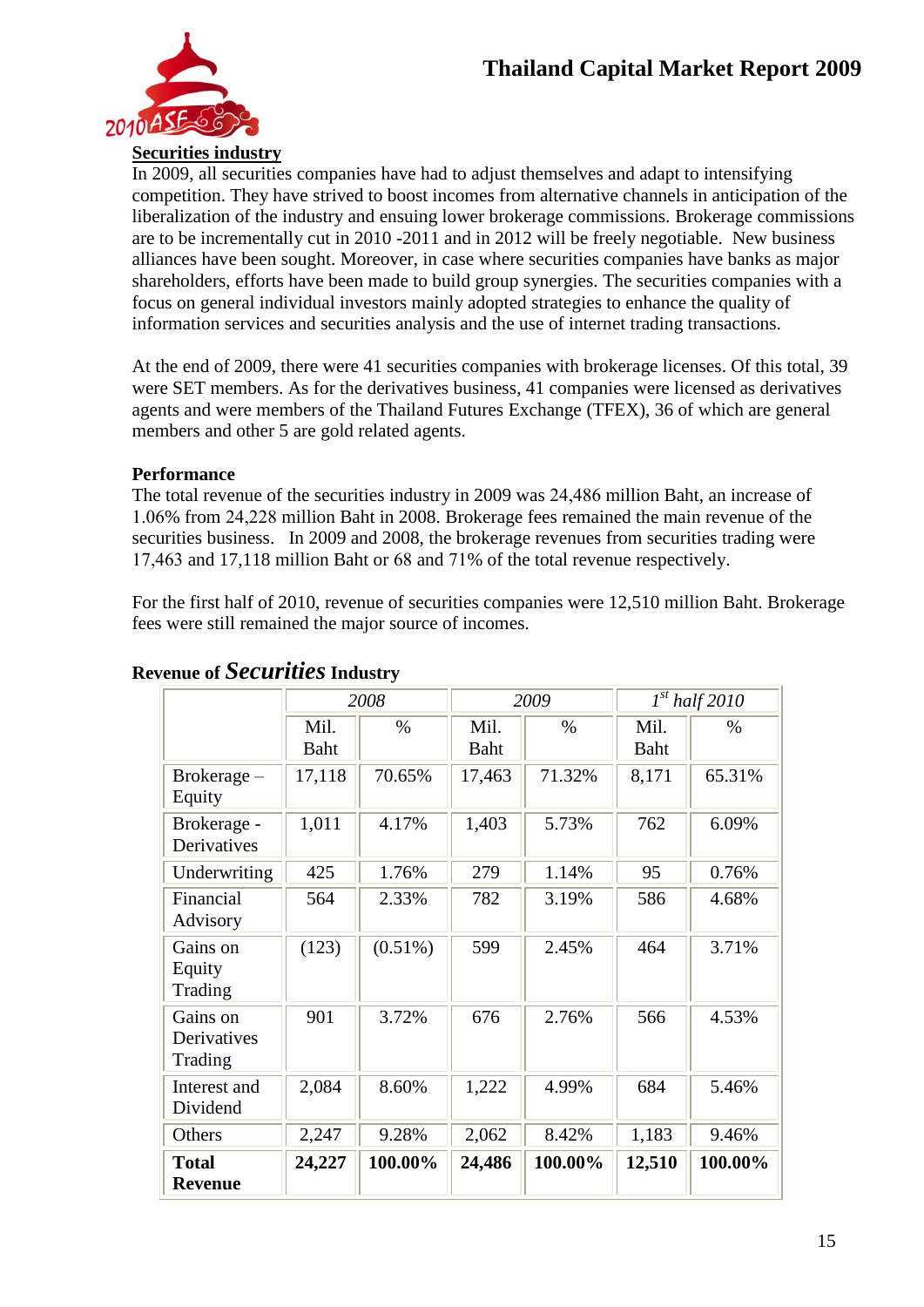



The expenses of the securities industry in 2009 totaled 18,420 million Baht, a drop of 8.02% from 20,026 million Baht in 2008, with the major item being personnel expenses, which in 2009, totaled 10,830 million Baht, slightly increasing from 9,630 million Baht in 2008. For the first half of 2010, total expenses of securities companies were 9,333 million Baht.

|                                                       | 2008         |         | 2009         |         | $1^{st}$ half 2010 |         |
|-------------------------------------------------------|--------------|---------|--------------|---------|--------------------|---------|
|                                                       | Mil.<br>Baht | $\%$    | Mil.<br>Baht | $\%$    | Mil.<br>Baht       | $\%$    |
| Expenses<br><sub>on</sub><br>Borrowing                | 549          | 2.74%   | 317          | 1.72%   | 213                | 2.28%   |
| Fee &<br>Services<br>Expenses                         | 1,629        | 8.14%   | 1,554        | 8.44%   | 878                | 9.41%   |
| Provision<br>for Bad<br>Debts $\&$<br>Doubtful<br>A/C | 2,432        | 12.14%  | 49           | 0.27%   | 30                 | 0.33%   |
| Personnel<br>Expenses                                 | 9,630        | 48.09%  | 10,830       | 58.80%  | 5,390              | 57.75%  |
| Premises &<br>Equipment<br>Expenses                   | 3,201        | 15.98%  | 3,105        | 16.86%  | 1,460              | 15.64%  |
| Other<br>Expenses                                     | 2,585        | 12.91%  | 2,564        | 13.92%  | 1,362              | 14.59%  |
| <b>Total</b><br><b>Expenses</b>                       | 20,026       | 100.00% | 18,420       | 100.00% | 9,333              | 100.00% |

**Expenses of Securities Industry**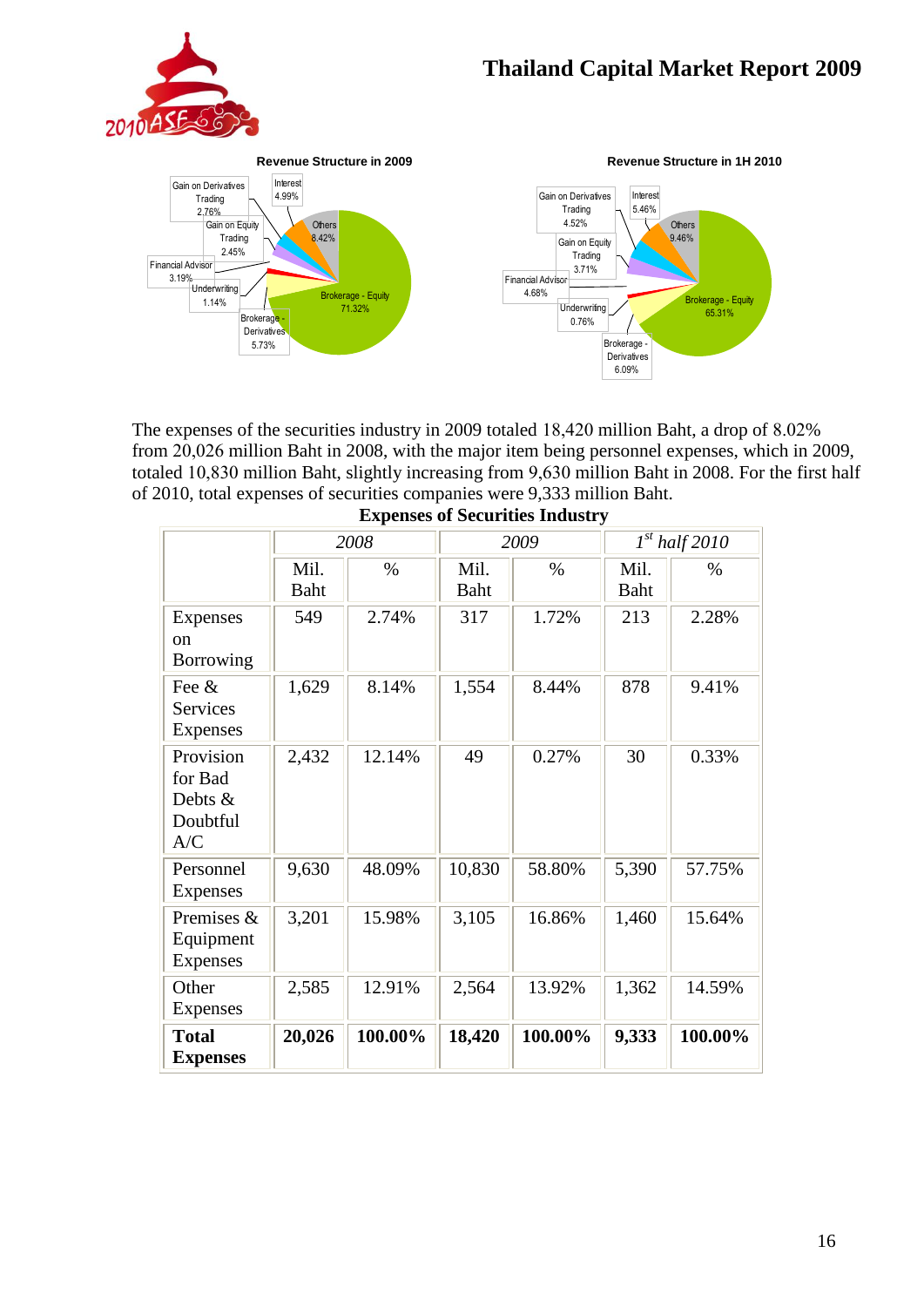



**Expenses Structure in 1H 2010**



In 2009, the securities industry recorded net profit of 4,503 million Baht, an increase of 83.35 from 2,456 million Baht in 2008. For the first half of 2010, net profit of securities companies were 2,323 million baht.

#### **Financial position**

The total assets of the securities industry at the end of 2009 stood at 159,229 million Baht, an increase of 9.42 % from the end of 2008 when the corresponding figure was 145,514 million Baht. The sources of funds at the end of 2009 comprised liabilities totaling 95,347 million Baht and shareholders equity of 63,882 million Baht.

As at the end of June 2010, total assets of securities companies were 173,881 million Baht, an increase of 9.20% from the end of 2009. Liabilities and shareholders' equity were 108,658 million Baht and 65,223 million Baht respectively.



#### **Asset, Liabilities and Equity of Securities Industry**